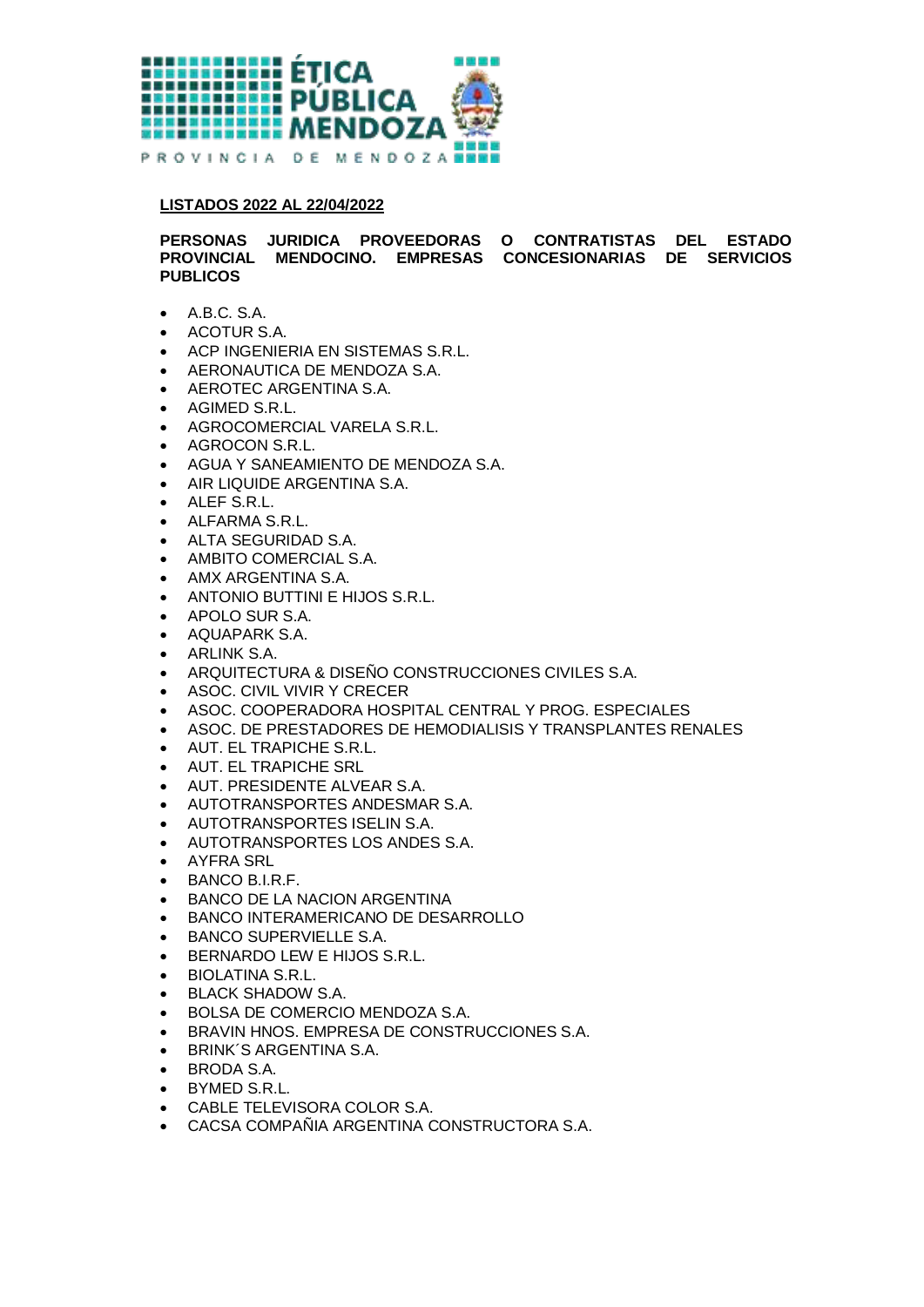

- CAJA COMPLEMENTARIA NACIONAL
- CAJA DE VALORES S.A.
- CALZETTA S.A.
- CAMILETTI S.A.
- CAPSA S.R.L.
- CARTAGENA RUIZ SRL
- CASA REIG S.A.
- CEBECO S.A.
- CEDI CONSULTING S.R.L.
- CENTURYLINK ARGENTINA S.A.
- CEOSA
- CLEANOSOL ARGENTINA S.A.I.C.F.I.
- CLISA INTERIOR S.A.
- CLUB DEPORTIVO GODOY CRUZ ANTONIO TOMBA
- COA MEDICAL PRODUCTS S.A.
- COHIM S.R.L.
- CONSEJO FEDERAL DE INVERSIONES
- CONSTRUCTORA SAN JOSE S.R.L.
- **CONSTRUCTORA SAN JOSE SRL**
- CONTINUIDAD S.A.
- COOP. ANDINA DE TRANSP AUT DE PROV DE SERV INTERNAC C.A.T.A.
- COOP. DE ELECTRICIDA,EDIFICACION Y SEV. PUB. STA. ROSA LTDA
- COOP. DE PROV TRANSF COMERC CONS SS PUB Y SOC MONTE COMAN
- COOP. E.R.SUD RIO TUNUYAN RIV.LTDA.
- COOP. ELEC CONSUMO COMERCIALIZ VIV.Y SS ASITEN.GRAL ALVEAR
- COOP. ELECT.RURAL ALTO VERDE Y ALGARROBO GRANDE LTDA.
- COOP. ELECTR.Y DE SERVICIOS PUBLICOS MEDRANO LTDA.
- COOP. ELECTRICA Y ANEXOS POPULAR DE RIVADAVIA LTDA.
- COOP. FARMACEUTICA MENDOZA LTDA.
- COOP. OBRAS SER.PUB-A-CONS-BOWEN LTDA
- CORPORACION DEL SUR S.A
- COVERLINE SA
- CUATRO LOMAS S.A.
- CUYO TELEVISION S.A.
- D.C.D. PRODUCTS S.R.L.
- D.N.Y. CONSULTORES S.A.
- DA FRE OBRAS CIVILES S.A.
- DAMPAL S.A.
- DANIEL YANZON S.A.
- DATASTAR ARGENTINA S.A.
- **DI CE TOURS S.R.L.**
- DIARIO LOS ANDES HNOS. CALLE S.A.
- DIMARIA S.A.
- **•** DISSAN S.R.L.
- DISTRIBUIDORA ALVEAR S.R.L.
- DISTRIBUIDORA DE GAS CUYANA S.A.
- DISTRIBUIDORA DEL VALLE S.A.
- DISTRIFAR S.A.
- DPTO GRAL DE IRRIGACION
- DROFA S.A.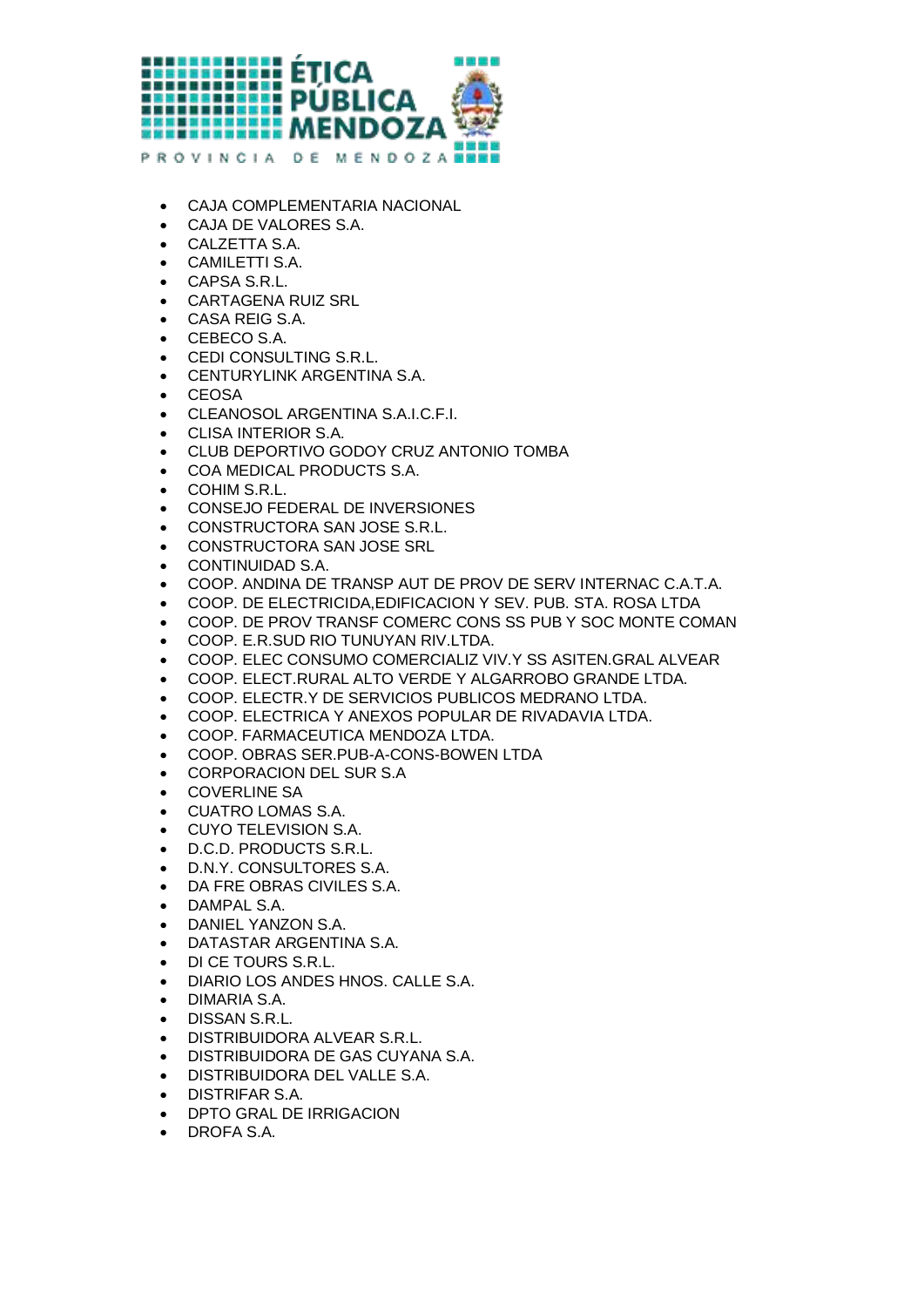

- DROGUERIA BD S.R.L.
- DROGUERIA COMARSA S.A.
- DROGUERIA VARADERO S.A.
- EDENRED ARGENTINA S.A.
- EDU-GA S.A.
- EL CACIQUE S.A.
- EL CACIQUE S.A.
- ELECTROMECANICA TACUAR S.R.L.
- EMILIO TERZI S.A.
- EMPRESA DISTRIBUIDORA DE ELECTRICIDAD DE MENDOZA S.A.
- EMPRESA DISTRIBUIDORA DE ELECTRICIDAD DEL ESTE S.A.- EDESTESA
- EMPRESA MAIPU S.R.L.
- EMPRESA PROVINCIAL DE TRANSPORTES DE MENDOZA
- ENTE DE LA MOVILIDAD PROVINCIAL
- EPAS ENTE PROVINCIAL DEL AGUA Y SANEAMIENTO MEDIO AMBIENTE
- ESTRUCTURAS OESTE S.A.
- EXCELL PHARMA S.A.
- EXPRESS SOFTWARE & HARDWARE S.A.
- EXSA S.R.L.
- FELSAN S.R.L.
- FIDEICOMISO DE ADMINIST. DEL SERVICIO AUDIOVISUAL ACEQUIA
- FLORENA CONSTRUCTORA E INMOBILIARIA S.R.L.
- FONDO FIDUCIARIO FEDERAL DE INFRAESTRUCTURA REGIONAL
- FONDO FIDUCIARIO PARA EL DESARROLLO PROVINCIAL
- FUENTE MAYOR
- FULL HOME S.A.
- FUNDACION ARGENINTA
- FUNDACION COPROSA-MEN
- FUNDACION ESCUELA DE MEDICINA NUCLEAR
- FUNDACION I.P.A.L.
- FUNDACION INSTITUTO DE DESARROLLO COMERCIAL
- FUNDACION INSTITUTO DE DESARROLLO RURAL
- FUNDACION INSTITUTO UNIVERSITARIO DE SEGURIDAD PUBLICA
- FUNDACION PRO MENDOZA
- FUNDACION TOMAS ALVA EDISON
- FUNDACION UNIV. NACIONAL DE CUYO PROGRAMA BID 3169 OC/AR
- FUNDACION UNIVERSIDAD NACIONAL DE CUYO
- GEMATEC S.R.L.
- GENCO S.A.
- GEO EQUIPOS S.A.
- GEOSYSTEMS S.A.
- GIPSY S.A.
- GLOSS COMPANY S.A
- GRIPPI LUNA CONSTRUCCIONES CIVILES S.R.L.
- GRUPO ANFER S.A.
- GRUPO MARSAN S.A.
- GRUPO OBRAS SERVICIOS Y DESARROLLOS S.A.
- HIDRONIHUIL S.A.
- HIGH SECURITY S.A.
- HORMIMAC S.A.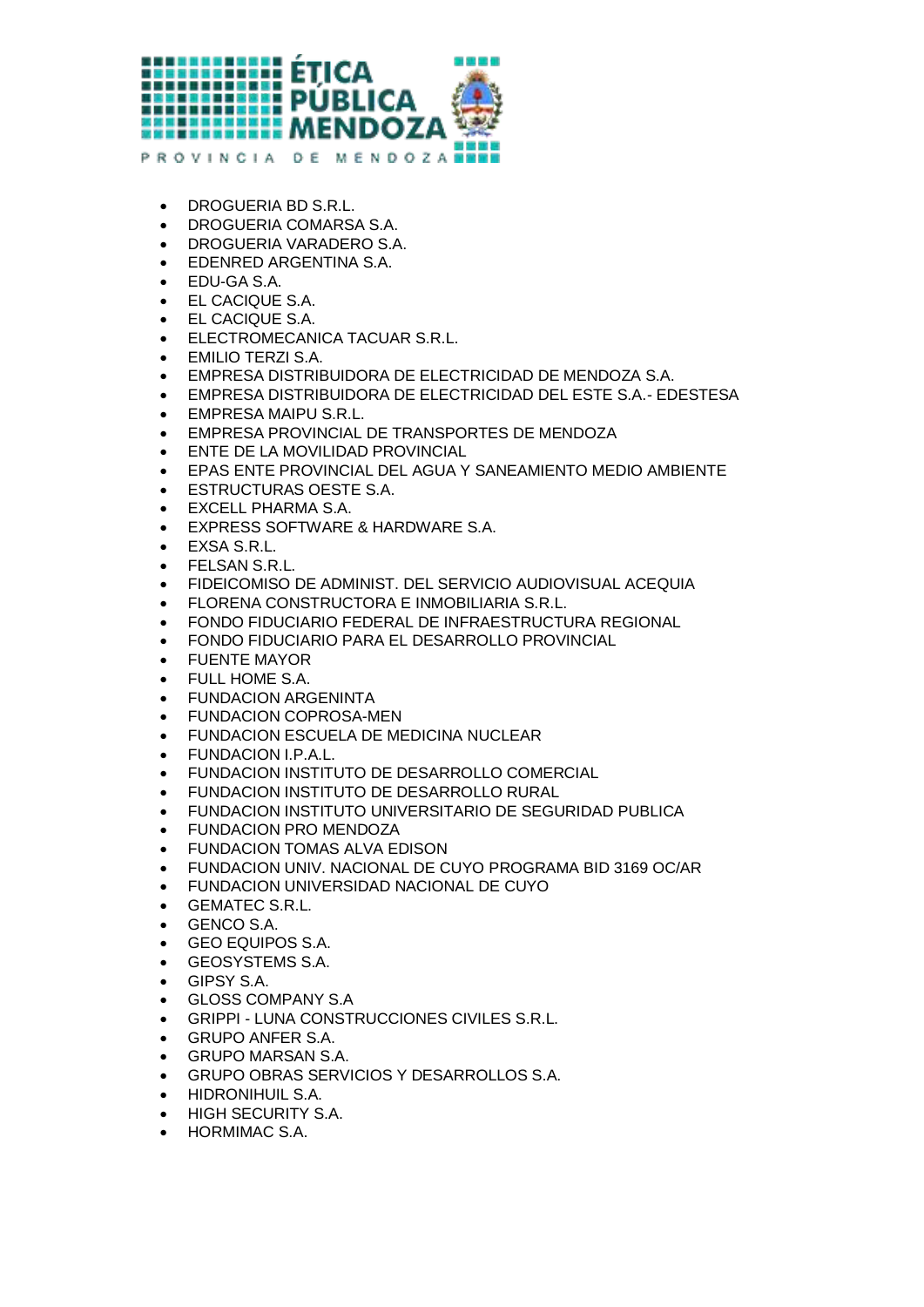

- HUGO DEL CARMEN OJEDA S.A.
- I.SECUNDARIO LA CONSULTA PS-205
- IMPLANTES CUYO S.A.
- IMPRESORA INTERNACIONAL DE VALORES S.A.I.C.
- INDURA ARGENTINA S.A.
- **INDUSTRIAS METALURGICAS J.L.R SRL**
- INFOCUYO S.A.
- ING. MARIO S. BROMBERG S.A.
- **INGENIEROS CONSULTORES ASOCIADOS S.A.**
- INGSE S.A.
- INST. DE DESARROLLO INDUSTRIAL,TECNOLOGICO Y DE SERVICIOS
- INSTITUTO NTRA.SRA.DEL ROSARIO DE POMPEYA
- **INSTITUTO TERAPEUTICO NARANJITO S.R.L.**
- **INSUMOS MEDICINALES KIMED S.A.**
- **INSUMOS QUIRURGICOS S.R.L.**
- INTEC S.R.L.
- **INTEGRAL BIOMEDICAL SOLUTIONS S.A.**
- $\bullet$  INTEMA COMUNICACIONES S.A.
- INVITROGEN ARGENTINA S.A.
- IRON S.A.
- $\bullet$  JMGS.A.
- JABEN S.A.
- JARDIN MATERNAL CENTRO COMUNITARIO EVANGELICO
- JM 252 JARDIN UPA LA LA
- JOSE CARTELLONE C.C.S.A.-
- KM11 COMUNICACION PUBLICITARIA S.R.L.
- LA COOPERATIVA EMPRESA ELECTRICA DE GODOY CRUZ LTDA
- LA UNION S.R.L.
- LABORATORIO BIOFARMA S.A.
- LABORATORIO BIOSANO S.A.
- LABORATORIO FARMACEUTICO Y CIA S.R.L.
- LABORATORIO INTERNACIONAL ARGENTINO S.A.
- LABORATORIOS BELLANDI Y BARRERAS S.R.L.
- LABORATORIOS IGALTEX S.R.L.
- LABORATORIOS RICHET S.A.
- LAFUENTE MUEBLES S.A.
- LAMCEF
- LAUGERO CONSTRUCCIONES S.A.
- LOUREDO S.A.
- LUJAN AGRICOLA S.R.L.
- **•** LUSOCANI S.R.L.
- MACROPHARMA S.A.
- MADERAS CUYO Y SOL S.A.
- MAFRALAC ALIMENTICIA S.R.L.
- MDA CONSULTORA S.A.
- MEDICATION DELIVERY S.A.
- MEDIOS ANDINOS S.A.
- MEDITERRANEA-CLEAN S.R.L.
- MEGAMEDICA SRL
- MENDOZA BIOMEDICOS S.A.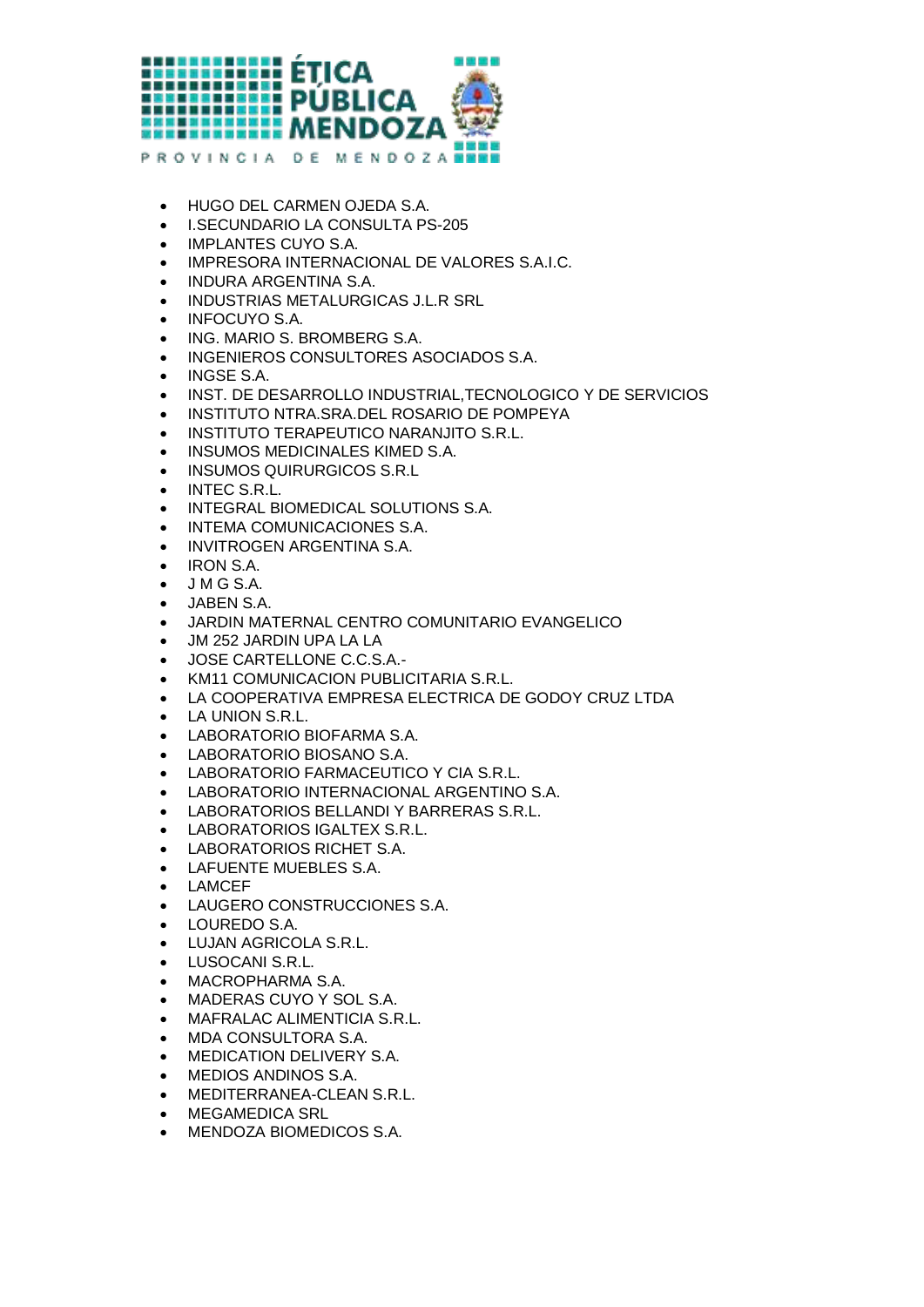

- MENDOZA CENTRAL ENTRETENIMIENTOS S.A.
- MIMA MINIBUSES MALARGÜE S.R.L.
- MINISTERIO DE SEGURIDAD
- MOSSO S.R.L. OBRAS CIVILES
- NACION FIDEICOMISOS S.A.
- NACION SEGUROS S.A.
- NACION SERVICIOS SA
- NEGOCIOS Y SERVICIOS S.A.
- NEW STAR
- NEXOR CUYO S.A.
- **NIORT S.A.**
- NITORA S.A.
- NORGREEN S.A.
- **NUEVA GENERACION S.A.**
- OBRA PJP U.T.
- OBRAS ANDINAS S.A.
- OBRAS ANDINAS S.A.
- OESTE PROVEEDURIA S.A.
- OHA CONTRUCCIONES S.R.L.
- OMEGA TRADERS SA-
- ORALCO S.R.L.
- P.K. DISTRIBUIDORA S.A.
- P/PS-112 FUNDACIÓN ARSIAL
- P-176 SANTO TOMAS MORO
- PABLACI SAS
- PAOLINI HNOS S.A.
- PATRIOR S.A.
- PLANINKA SRL
- POLTRACK S.A.
- POLYQUIMICA S.R.L
- **PRAXAIR ARGENTINA S.R.L.**
- PRESTACIONES S.A.
- PROCON S.R.L.
- PROCON SRL
- PRODUCTOS FARMACEUTICOS DR. GRAY S.A.C.I.
- **PROPATO HNOS S.A.I.C.**
- R.I.E.C. S.A.
- RADIO DE CUYO S.A.
- REDIMER S.A.
- REHUE S.A.
- RETESAR S.A.
- RIEC S.A.
- ROCRAL S.A.
- ROYMED S.A.
- S.R.D. S.R.L.
- SANCO SA CAPSA CC Y DE SS SRL CASA FADER 2DA ETAPA UT
- SANCOR COOPERATIVA DE SEGUROS LTDA.
- SERV URBANOS MDZ SA BGAS Y VIÑEDOS SANTA ELENA SRL UT
- SERVICIOS EXTRAORDINARIOS MRIO. DE SEGURIDAD
- **SERVICIOS URBANOS MENDOZA S.A**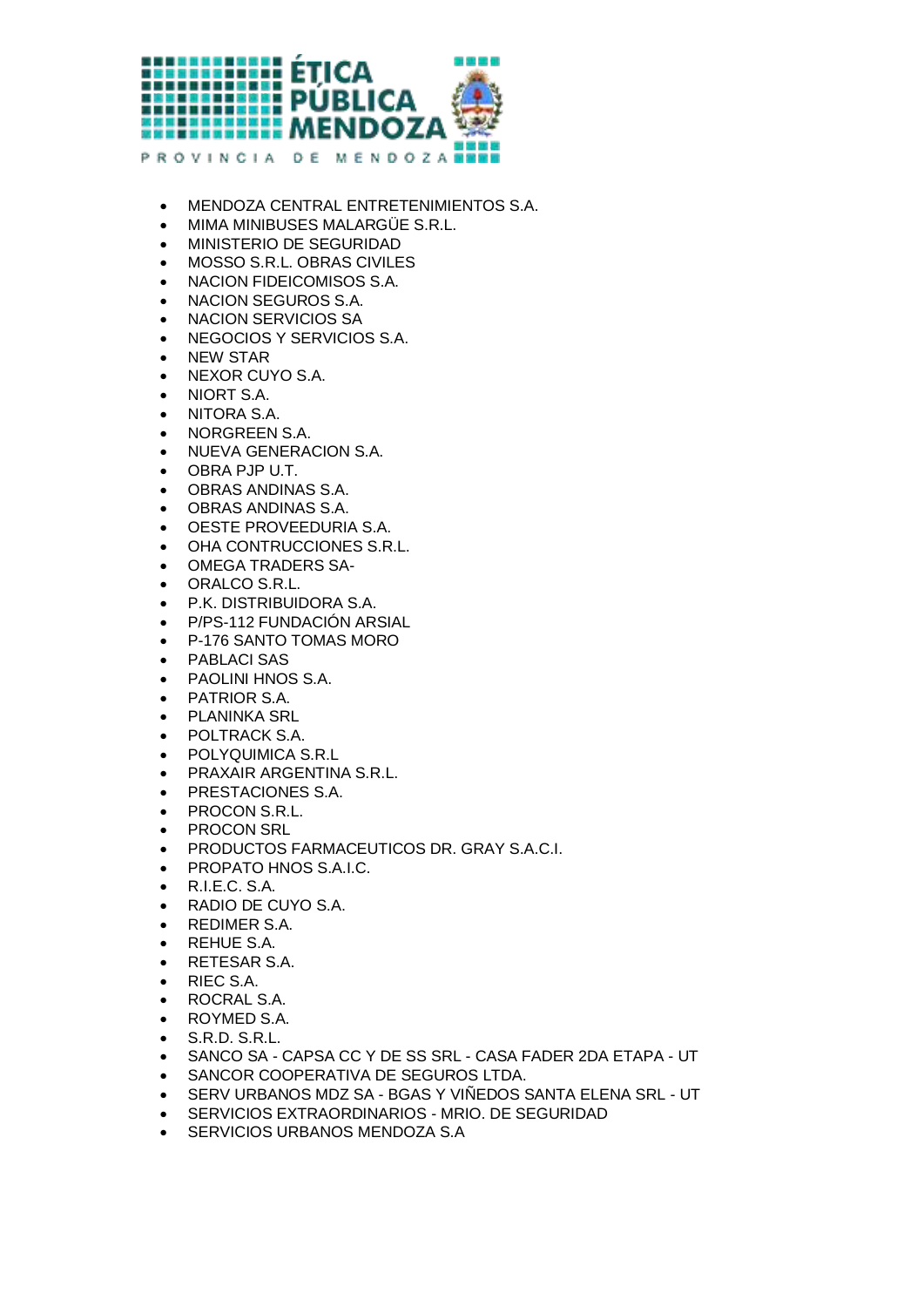

- **SERVICIOS Y CONSULTORIA S.A.**
- SISTEMAS TECNOLOGICOS AEROESPACIALES S.A.
- SOCIEDAD DE TRANSPORTE DE MENDOZA S.A.U.P.E.
- **STERILAV S.A.**
- **STORNINI S.A.**
- STORNINI S.A.-AYFRA S.R.L.-CONST. SAN JOSE S.R.L.- UTE
- **STROYPROJECT WEATHER MODIFICATION S.A.**
- SUDAMERICANA DE SERVICIOS S.A.
- SUR FRANCE S.A.
- SÜSBIN S.A.
- TELECOM ARGENTINA S.A.
- TELEFONICA DE ARGENTINA S.A.
- TEPAL S.A.
- **•** TERRA S.R.L.
- TERRITORIO DIGITAL S.A.
- THE BANK OF NEW YORK
- TITULIZAR S.A.
- TNTE. GENERAL BME. MITRE SRL
- TOLCON S.A.
- TRAEL S.A.
- TRANSBORD ARG S.R.L.
- TRANSPORTE DE PASAJEROS GENERAL ROCA S.R.L.
- TRANSPORTE EL PLUMERILLO S.A.
- TRANSPORTES GENERAL BARTOLOME MITRE SRL
- **TRAYECTO VIAL S.A.**
- TRAYLON S.A.
- **TREFEG S.R.L**
- TYSA
- UBAJAY S.A.
- UNIDAD DE FINANCIAMIENTO INTERNACIONAL
- UNITECH S.A.
- UNIVERSO S.A.
- UNOMEDIOS S.A.
- UTE LA FAVORITA 4A
- VAKFI S.R.L.
- VENETTO CONSTRUCTORA E INMOBILIARIA S.A.
- VERONICA S.A.C.I.A.F.E.I.
- VITAR PRODUCCIONES SRL
- WILLIAMS REED
- WYNNE INDUSTRIAL S.R.L.
- YACOPINI MIRAI S.A.
- YPF GAS S.A.
- YPF S.A.
- YPF TECNOLOGIA SA
- ZANPER S.A.
- ZIANHA S.A.
- **BARNES, JUAN JOSE RAMON**
- BASTIAS, CARLOS ALBERTO
- **BLOUSSON, MARCELO**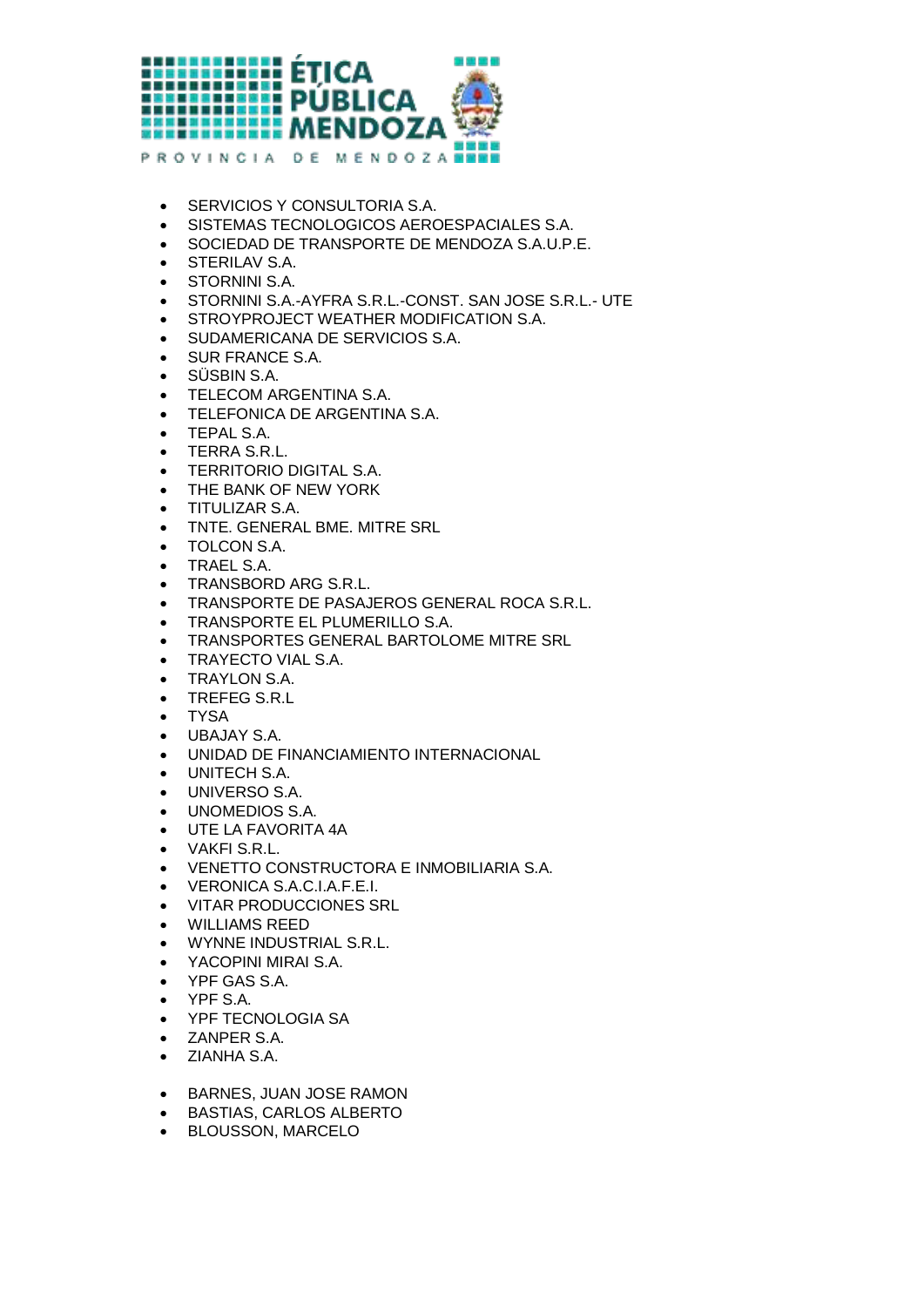

- **BRUNO, RUBEN ALBERTO**
- CALATAYUD, JOSE FABRICIO
- CANAFOGLIA, MARIA BELEN
- CATALFAMO, ROSA
- CHAVEZ MAJSUM, RAUL ALFREDO
- COLUCCI, FERNANDO MARCELO
- DAVID, OSCAR RUBEN
- DUEÑAS MORGUES, MATILDE RAQUEL
- ECHEVERRIA, DOLORES
- FERNANDEZ, JOSE RICARDO
- FESTA, EDUARDO FEDERICO
- FIORENTINI, ALEJANDRO JAVIER
- GOMEZ, DAVID
- GONZALEZ, GABRIEL HUMBERTO
- GONZALEZ, DAVID
- LALIK, VICTOR MARTIN
- LARA, JUAN MANUEL
- LEONARDI, OSCAR ALBERTO
- LLORENTE, CARLOS AMBROSIO RAFAEL
- LOMBARDO, OSCAR ALFREDO
- MURUA, OMAR WALTER
- ORTEGA, ROBERTO RAUL
- PANELLA, OMAR ALBERTO
- PATIÑO, ANIBAL ALFREDO
- PIAZZA, JORGE EDUARDO
- **SANMICHELI, JESUS JAVIER**
- SENDRA, MARTIN EDGARDO
- **SUBIRIS, SEBASTIAN EMANUEL**
- TERRERA, FERNANDO MARCELO CIPRIANO
- VILLEGAS, JUAN FEDERICO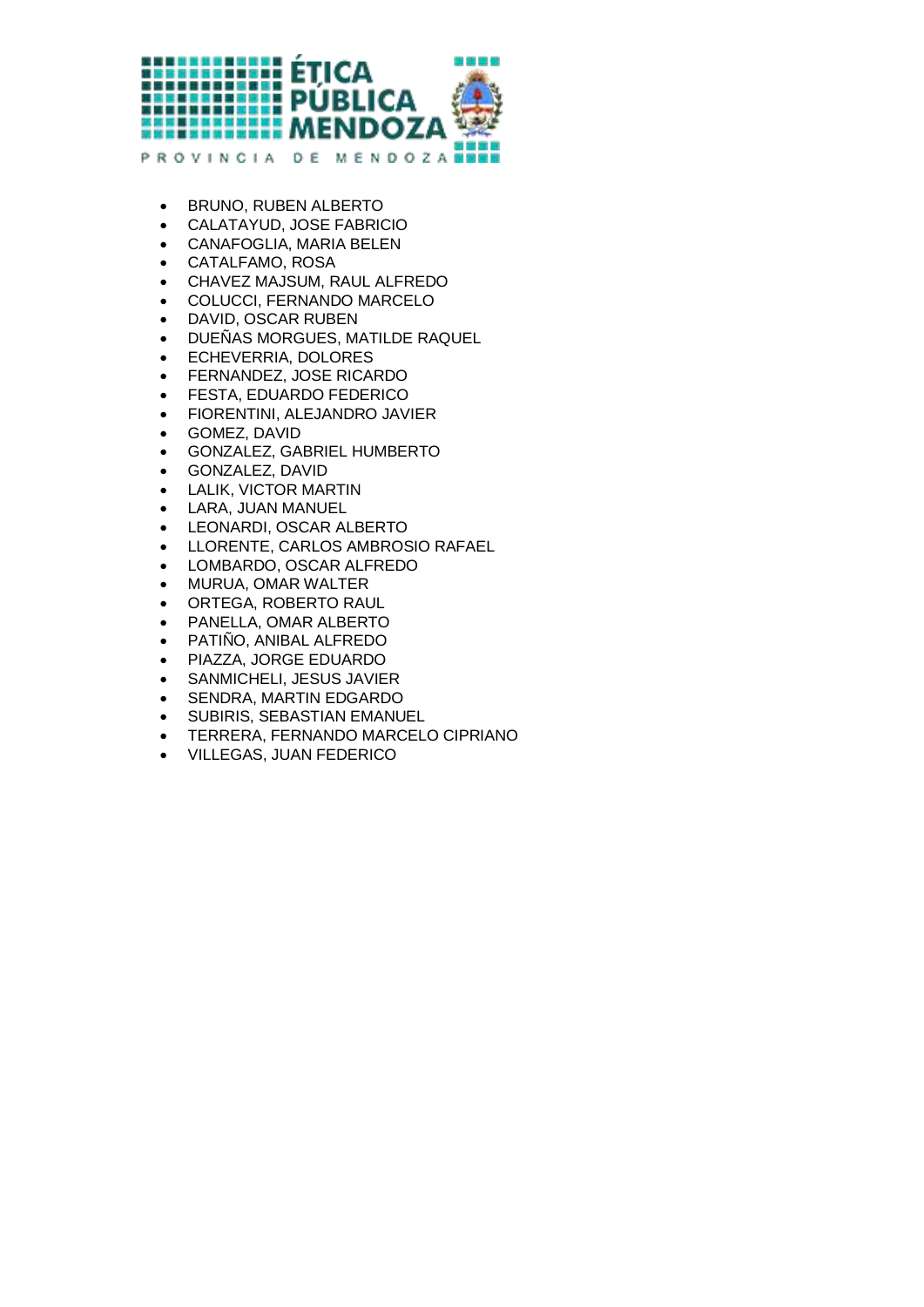

## **CONCESIONARIAS INFORMADAS POR EPRE**

- C.E.C.S.A.G.A.L.
- COOP. ALTO VERDE Y ALGARROBO GRANDE LTDA.
- COSPAC DE BOWEN LTDA.
- COOP. ELECTRICA Y SE SERVICIOS PUBLICOS MEDRANO LTDA.
- COOPERATIVA DE ELECTRIFICACION RURAL SUD RIO TUNUYÁN RIVADAVIA LTDA
- FDFMSA
- EDESTE S.A.
- LA COOPERATIVA, EMPRESA ELÉCTRICA DE GODOY CRUZ, EDIFICACIÓN, SERVICIOS PÚBLICOS Y CONSUMO LIMITADA
- COOPERATIVA ELECTRICA Y ANEXOS POPULAR DE RIVADAVIA LIMITADA
- COOPERATIVA DE ELECTRICIDAD, EDIFICACION, SERVICIOS PUBLICOS SANTA ROSA LTDA.
- **COOPERATIVA ELECTRICA DE PROVISION, TRANSFORMACION** COMERCIALIZACION, CONSUMO, SERVICIOS PUBLICOS, CONSUMO, SERVICIOS PUBLICOS , SOCIALES Y VIVIENDA MONTE COMAN LTDA.

## **EMPRESAS INSCRIPTAS EN EL REGISTRO DE ANTECEDENTES - R.A.C.O.P.**

- ACOTUR S.A.
- ADRIL S.A.
- **AGROCON S.R.L.**
- AGROPECUARIA SIEMPRE VERDE S.A.
- ALEF CONSTRUCCIONES S.R.L.
- AMERTRACK S.A
- **ANGEL ZUCCAR**
- ANTARES S.A.
- APOLO SUR S.A.
- AQUAPARK S.A.
- **ARBAYI CONSTRUCTORA S.R.L.**
- ARENER INGENIERÍA S.A.
- ARQUITECTURA Y DISEÑO S.A.
- ASTORIA CONSTRUCCIONES CIVILES S.A.
- AYFRA SRL
- BAEZ DIEGO ANTONIO
- **BALBUENA JOSE OMAR**
- BAUER CONSTRUCCIONES CIVILES S.A.
- BGP S.A.
- BLACK SHADOW S.A.
- BODEGAS Y VIÑEDOS SANTA ELENA S.R.L
- **BORROMEI Y VILLANUEVA S.R.L.**
- BORTEL S.A.
- BRAVIN HNOS S.A.
- **BRITO ROBERTO DANIEL**
- BUSTOS DIEGO SEBASTIAN
- C Y M CONSTRUCCIONES Y MATERIALES S.R.L
- **C&M ARGENTINA SRL**
- CACSA S.A.
- CALZETTA S.A.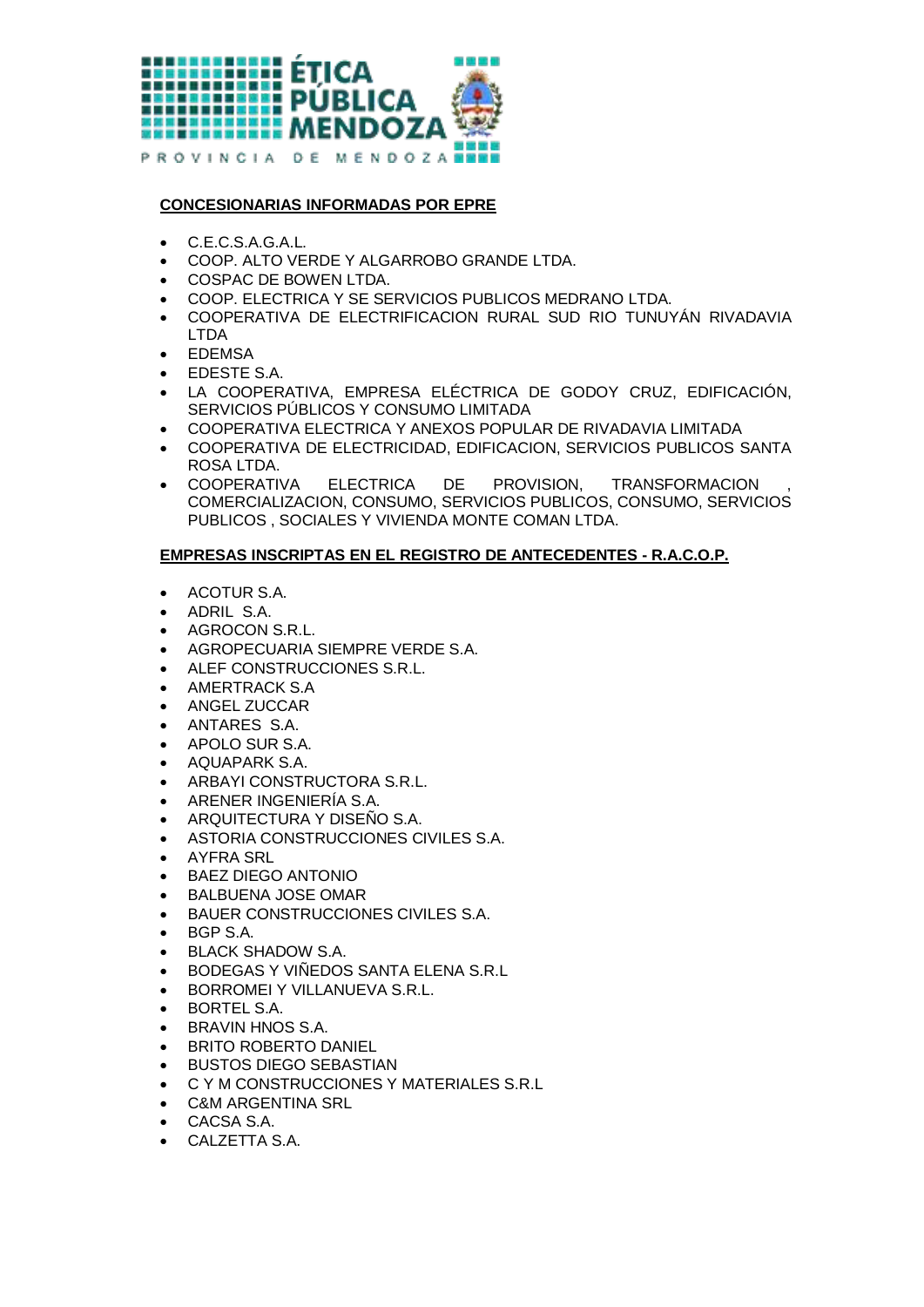

- CAMILETTI S.A.
- CANANDES S.A.
- CAPSA CONSTRUCCIONES CIVILES Y DE SERVICIOS S.R.L.
- CARLOS ADRIAN GIUNGI
- CARTAGENA RUIZ S.R.L.
- CATALCON
- CATEC S.R.L.
- CEBECO S.A.
- CELLISCAR S.A
- CERALFA S.A.
- CHAYLE VENTURA
- CHIINA GEZHOUBA GROUP COMPANY LTD
- CHINA INTERNATIONAL WATER & ELECTRIC CORP
- CICC S.A (CONSTRUCCIONES INDUSTRIALES COMERCIALES Y CIVILES SA)
- CLEANOSOL ARGENTINA SAICFI
- COCCONI CENCI S.R.L.
- COEF S.A
- COESA S.A.
- COHIM S.R.L.
- COINGSA S.A.
- COM S.A.
- COMERCIALIZADORA URBANA S.A.
- CONCASA S.R.L
- CONSCO SA
- CONSTRUCCIONES ARTIGAS SA
- CONSTRUCCIONES DEREK S.A.
- CONSTRUCCIONES ELECTROMECANICAS DEL OESTE S.A.
- CONSTRUCCIONES OESTE S.R.L.
- CONSTRUCTORA CARMAT S.R.L.
- CONSTRUCTORA COLONIAL S.R.L.
- **CONSTRUCTORA CONSTITUCION SRL**
- CONSTRUCTORA HORIZONTE
- CONSTRUCTORA ISUANI S.A
- CONSTRUCTORA MITRE S.A.
- CONSTRUCTORA SAN GUILLERMO S.A
- CONSTRUCTORA SAN JOSE S.R.L
- CONSTRUCTORA SAN JOSE SA
- CONVICCIÓN S.A.
- CONYSER S.A.
- CORPORACIÓN DEL SUR S.A.
- CRALBE S.A
- CUYO MINERALES S.R.L.
- DA FRE OBRAS CIVILES S.A.
- DAGSA S.A
- DAMPAL S.A.
- DAXO S.A
- DE MONTE CONSTRUCCIONES CIVILES S.R.L.
- DECAVIAL SAICAC
- DELTA CONSTRUCTORA S.A
- DESARROLLADORA MONTEVERDI S.A.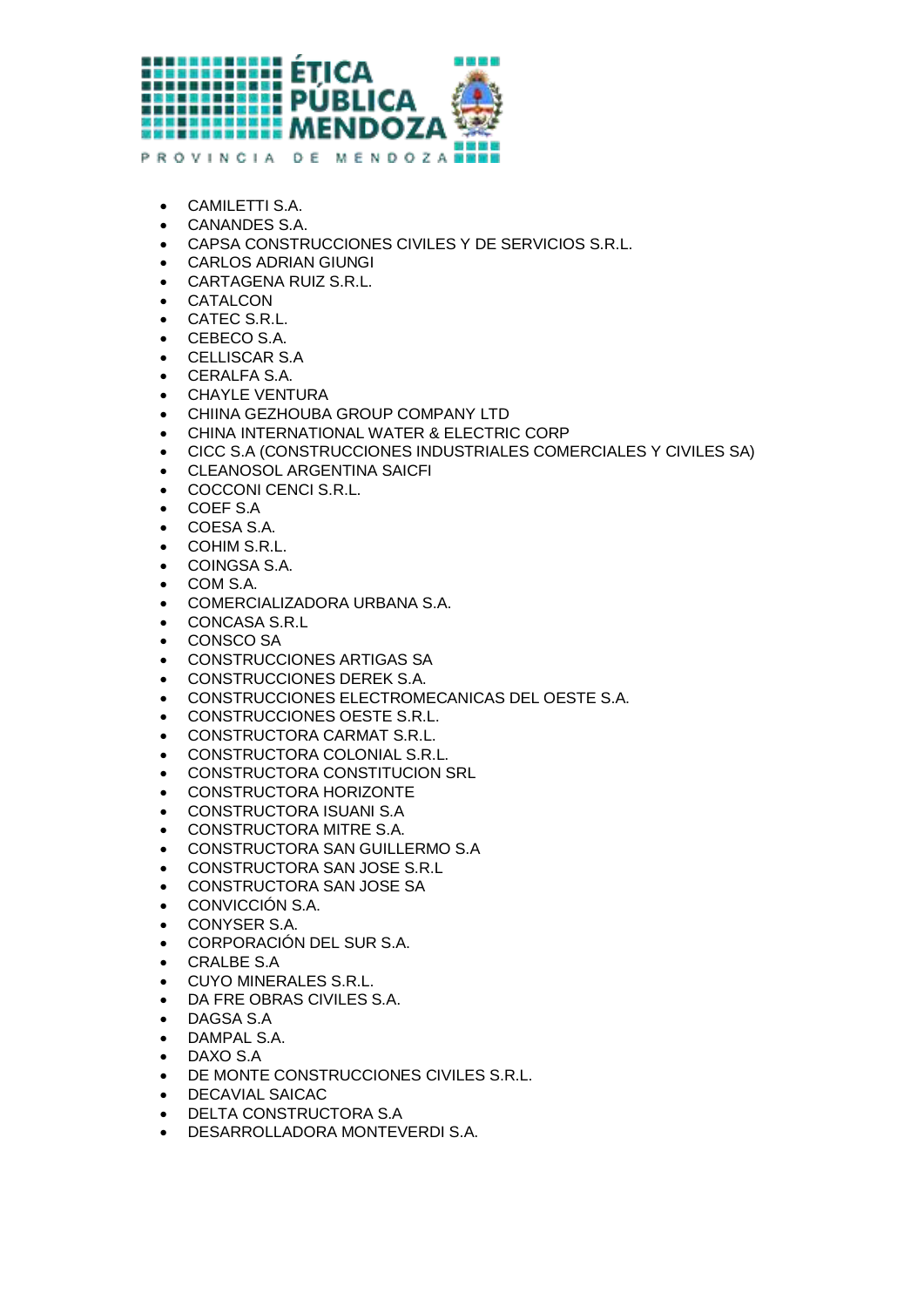

- DESARROLLO DE ESTRUCTURAS CIVILES S.R.L.
- DESARROLLOS DE INGENIERIA S.A
- DI SALLO NORMA ESTER
- DICLA S.R.L.
- DINALE S.A.
- DIQUE POTRERILLOS S.A
- DISTRIBUIDORA NORTE
- DISTROCUYO S.A.
- DOMINGO FRANCISCO LINARES S.A.
- DOMINGUEZ DANIEL RAMON
- DOS ALTOS JESUS DAVID RODRIGUEZ.
- DUAM SA
- DYGA INGENIERIA OBRAS CIVILES S.R.L.
- DYNCO S.A.
- EDUARDO FEDERICO FESTA
- ELECTRIFICACIÓN EL CANDIL S.R.L.
- EMPRENDIMIENTOS PRAGA S.A
- EMPRENDIMINETO PINCOLINI S.A
- EMPRESA DE CONSTRUCCCIONES BRIZUELA Y VILLAFAÑE S.R.L.
- EMPRESA DE INGENIRIA Y ARQUITECTURA SRL
- ESTRUCTURAS OESTE S.A.
- F.B.T. S.A.
- **FEMENIAS CONSTRUCCIONES S.A.**
- **FLECHA UNO S.R.L**
- **FRETTES HNOS S.A.**
- FULL HOME S.A.
- G Y M S.R.L.
- GENCO S.A.
- GEO DELTA S.R.L
- GEO EQUIPOS S.A.
- GIIUNGI INGENIERIA SAS
- GIS OBRAS Y SERVICIOS S.A.
- GOMEZ JUAN DIEGO
- GREEN S.A.
- GREENFAST S.R.L.
- GRIPPI LUNA CONSTRUCCIONES CIVILES S.R.L.
- GRUPO CUYO S.A.
- GRUPO PILARES ANDINOS S.A
- GRUPPI E HIJOS SA
- GUEVARA FEDERICO MARTIN
- HABIN ELECTRIC MACHINERY COMPANY LTD
- **HEMISFERIO SUR SERVICE S.A.**
- **•** HIELEN S.R.L.
- HORMICON S.R.L
- HORMIMAC S.A.
- HUEPIL S.A
- HUGO DEL CARMEN OJEDA S.A.
- I.N.G.S.E OMAR RUBEN PEREZ
- ICEO S.A
- IMPSA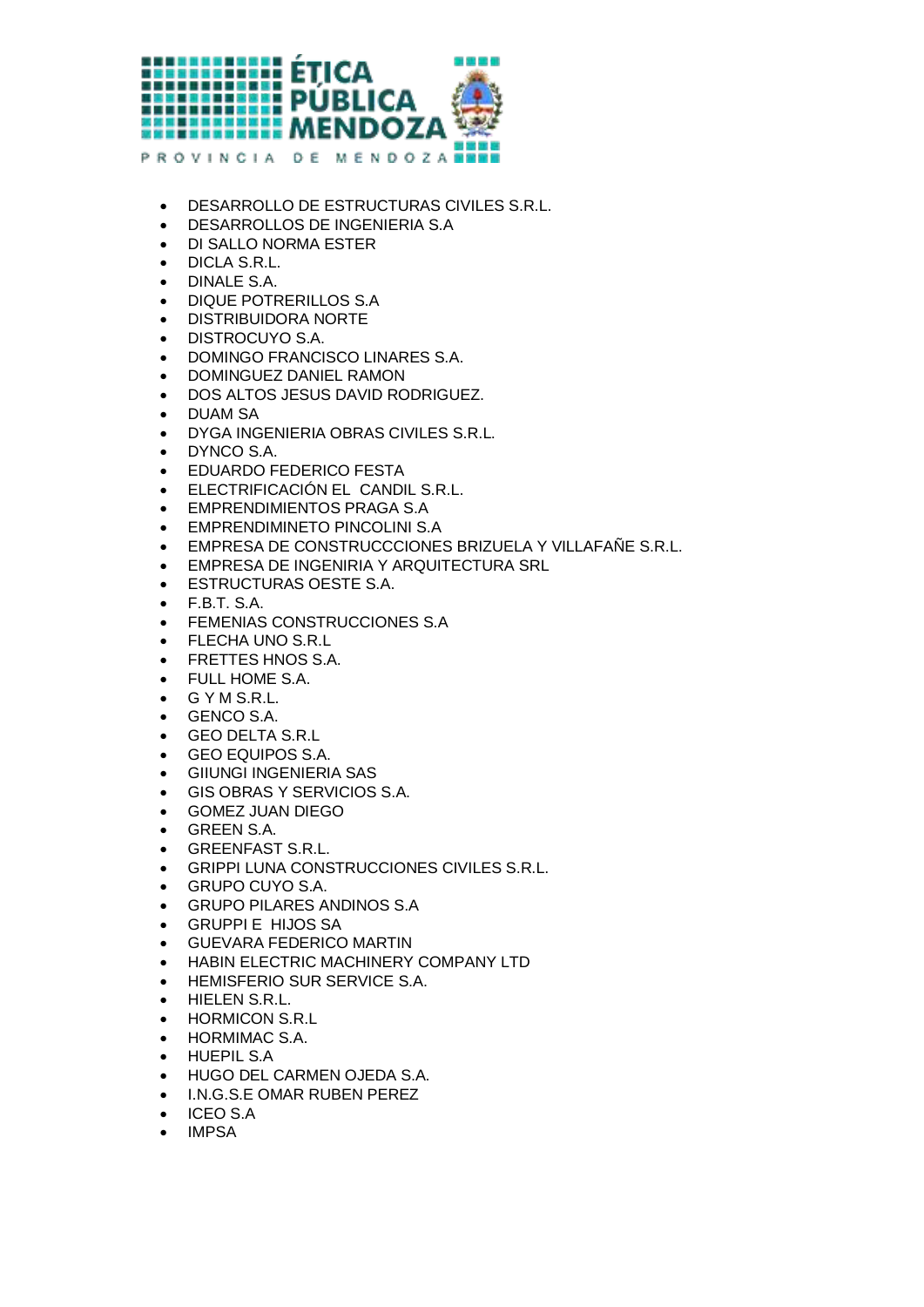

- **INDUSTRIA METALURGICA JLR S.R.L.**
- INDUSTRIAS METALMECANICAS ESPECIALES SACI
- INELCO S.A.
- INESCO S.R.L.
- ING CONSULTORES ASOCIADOS S.A
- INGBARSA LATINOAMERICANA S.A
- INGENIERIA Y ARQUITECTURA S.A
- **INGENIERIA TERMOMECANICA PRIOLO S.A.**
- INGENIERÍA Y CONSTRUCCIONES ELÉCTRICAS S.A
- **INGENIERO MARIO S. BROMBERG S.A.**
- INGSE SA
- INVERSORA GEFA S.A.
- INVERSORA LENAR S.A.
- IRON S.A
- ISORA S.A
- IVICA Y ANTONIO DUMANDZIC S.A.
- JABEN S.A.
- JFJ CONSTRUCTORA S.R.L.
- JOSE ALEJANDRO OYOLA
- JOSE CARTELLONE CONSTRUCCIONES CIVILES S.A.
- JOSE J CHEDIACK SAICA
- JOVAL S.A.
- JURADO ARIEL DAVID
- KRAFT CONSTRUCTORA S.R.L.
- LA CASA DEL ASCENSOR S.R.L
- LATERA S.A.
- LAUGERO CONSTRUCCIONES S.A.
- LIBERAL FERNANDO JAVIER
- $\bullet$  LINAN S.A.
- LLORENTE CARLOS AMBROSIO RAFAEL
- LOBIAN S.A.
- LOUET CARLOS
- LOUREDO S.A.
- LUCATTO DIEGO ADRIAN
- LUIFRAN S.A
- LUIS M PAGLIARA S.A.
- LUSOCANI S.R.L.
- MACHINES & TRUCKS S.A.
- MAGMA ANDINA S.A.
- MALENTACCHI FERNANDO
- MANTELECTRIC ICISA
- MARINA GUAYCOCHEA SALSA
- MARTIN EDGARDO SENDRA
- MARTINI S.R.L.
- MAUPAMAR S.A.
- MAURES S.A.
- MAURICIO WAISMAN S.R.L.
- MEULEN S.A.
- MKD S.A
- MONTAÑESA SA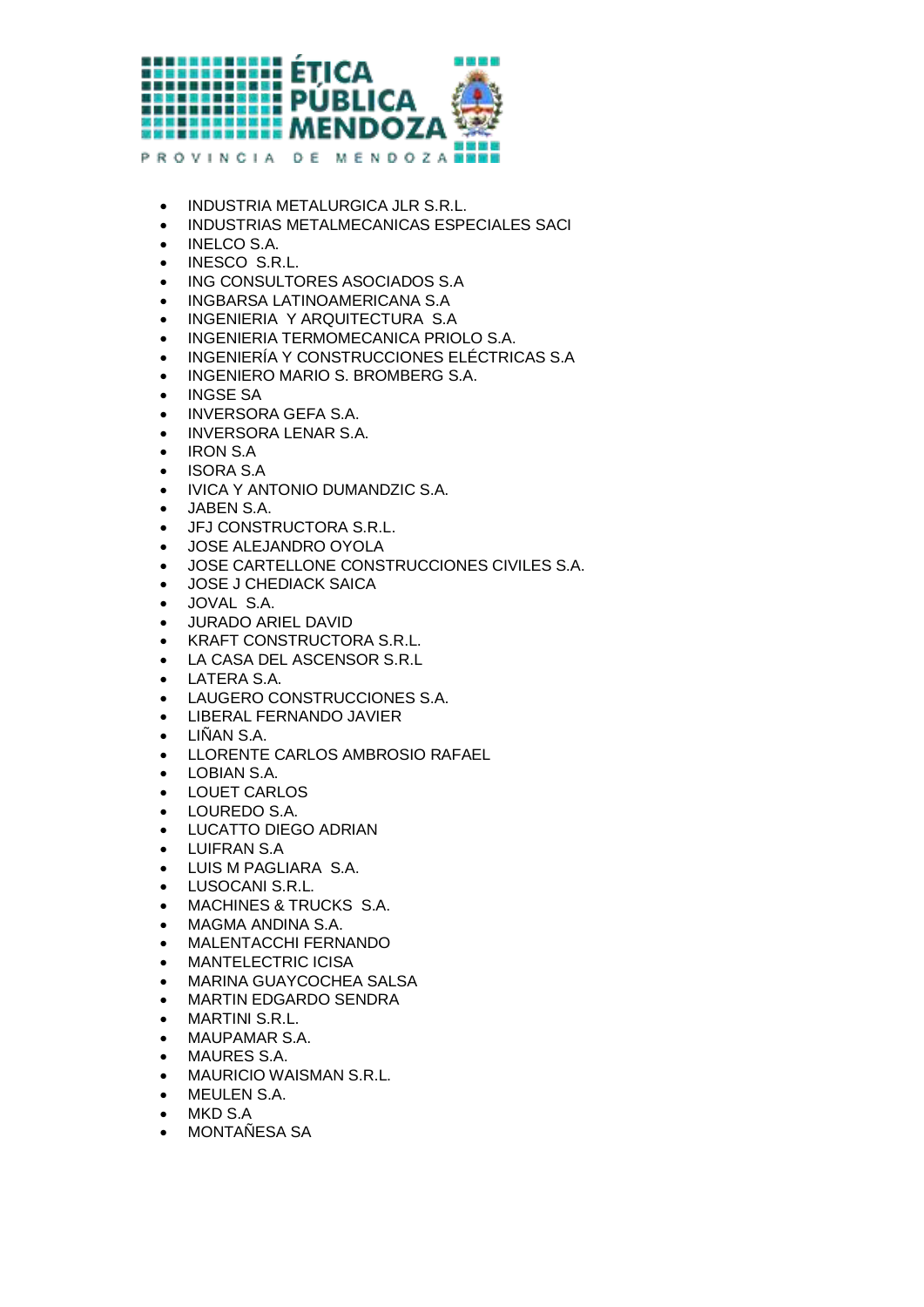

- MOSSO DIEZ S.R.L. OBRAS CIVILES
- NACIF DRAH S.R.L.
- NEXOR CUYO S.A.
- NIHUIL CONSTRUCCIONES S.A.
- NIORT S.A
- OBANDO E HIJOS SRL
- OBRAS ANDINAS S.A.
- OHA CONSTRUCCIONES S.R.L.
- OLATE JARA MARLENE BEATRIZ
- OMAR WALTER MURUA
- OMEGA TRADERS S.A.
- ORALCO S.R.L.
- OTHALA S.A
- OXA S.A.
- PABLO DUMIT CONSTRUCCIONES S.A
- PAMAR SACIFIYA
- PATIÑO ANIBAL ALFREDO
- PERELLO SIRI S.A
- **PETROL TRANS S.A.**
- PISPER S.A.
- **PIZARRO MARTIN HUMBERTO**
- PLANINKA S.R.L.
- PREAR PRETENSADOS ARGENTINOS S.A
- PRO-CALC SA
- PROCON S.R.L.
- PUKEM S.A
- QUADRAT S.A.
- RAFER S.R.L.
- RENTAL S.R.L
- RETESAR S.A.
- RG INGENIERIA Y COMPUTACION SRL
- **RICHARD SERVICE S.R.L.**
- RIEC S.A.
- RIXA SA
- ROBERTO GASPAR BERNAREGGI
- ROBRAS CONSTRUCCIONES E INSTALACIONES S.R.L.
- RODRIGUEZ RENEDO
- ROSSI ANGEL LUIS
- ROVIAL S.A
- RUAN SA
- RUIZ JOSÉ LUIS
- S.A. BUCCOLINI C.I.F.I.A
- S.R.D S.R.L.
- SA MUÑOZ Y ASOCIADOS S.A.
- **SACDE SOCIEDAD ARGENTINA DE CONSTRUCCION Y DESARROLLO** ESTRATEGICO S.A.
- SAEC S.R.L
- SAICO S.A.
- SANCO S.A.
- SAXON S.A.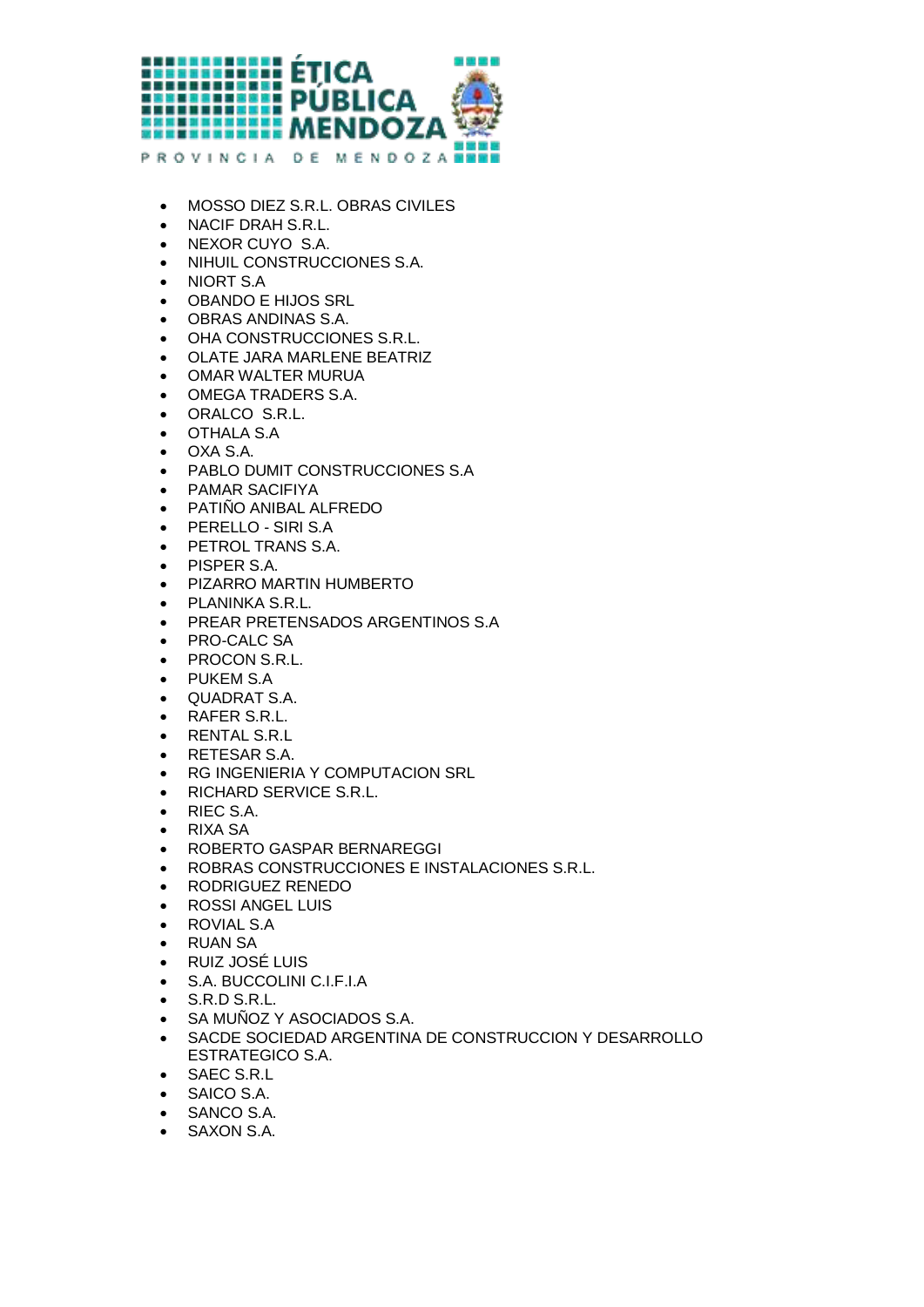

- **SEDIN SERVICIOS DE INGENIERIA S.R.L.**
- SERCO S.R.L.
- **SERVICIO TOTAL S.R.L**
- **SERVICIOS URBANOS MENDOZA SA**
- SEYLO
- SILANES SANCHEZ
- SINOHYDRO CORPORATION LTD
- SJ SOLAR S.A.
- SOIN S.R.L.
- SOYUZ SA
- **STORNINI S.A.**
- SUCESION DE PEREA ARNALDO ANTONIO
- **SUDEN RUBEN JORGE**
- **•** TECNICOLOR
- **TECNICORP S.A.**
- **TECNOTRANS S.R.L.**
- TERRA S.R.L.
- TIGANO JORGE PASCUAL
- TITULIZAR S.A
- TOLCON S.R.L.
- TRAPAL INGENIERIA S.A.
- TRAXON S.A.
- **TRAYECTO VIAL S.A.**
- **TREFEG S.R.L.**
- TUBING & PIPPING
- UBAJAY S.A.
- UNIVERSO S.A
- VAKFI S.R.L.
- VENETTO CONSTRUCTORA E INMOBILIARIA
- VIAL AGRO S.A
- VIVIENDAS INDUSTRIALZIADAS PARAGUANA S.R.L
- VSA INGENIERÍA Y MAT ELECTRICOS
- WINDWEST S.A.
- WYNNE INDUSTRIAL S.R.L.
- YANDURAY CONSTRUCCIONES SA
- ZENOBI EDUARDO FABIAN
- ZIANHA S.A.

## **EMPRESAS DE TRANSPORTE INFORMADAS POR LA SECRETARIA DE SERVICIOS PUBLICOS**

- EL CACIQUE
- EL PLUMERILLO LOS ANDES
- MAIPU
- EL TRAPICHE PTE. ALVEAR EL TRAPICHE MITRE
- ROCA BUTTINI ISELIN
- LA UNION
- DI CE TOURS
- **NUEVA GENERACION**
- PRESTACIONES